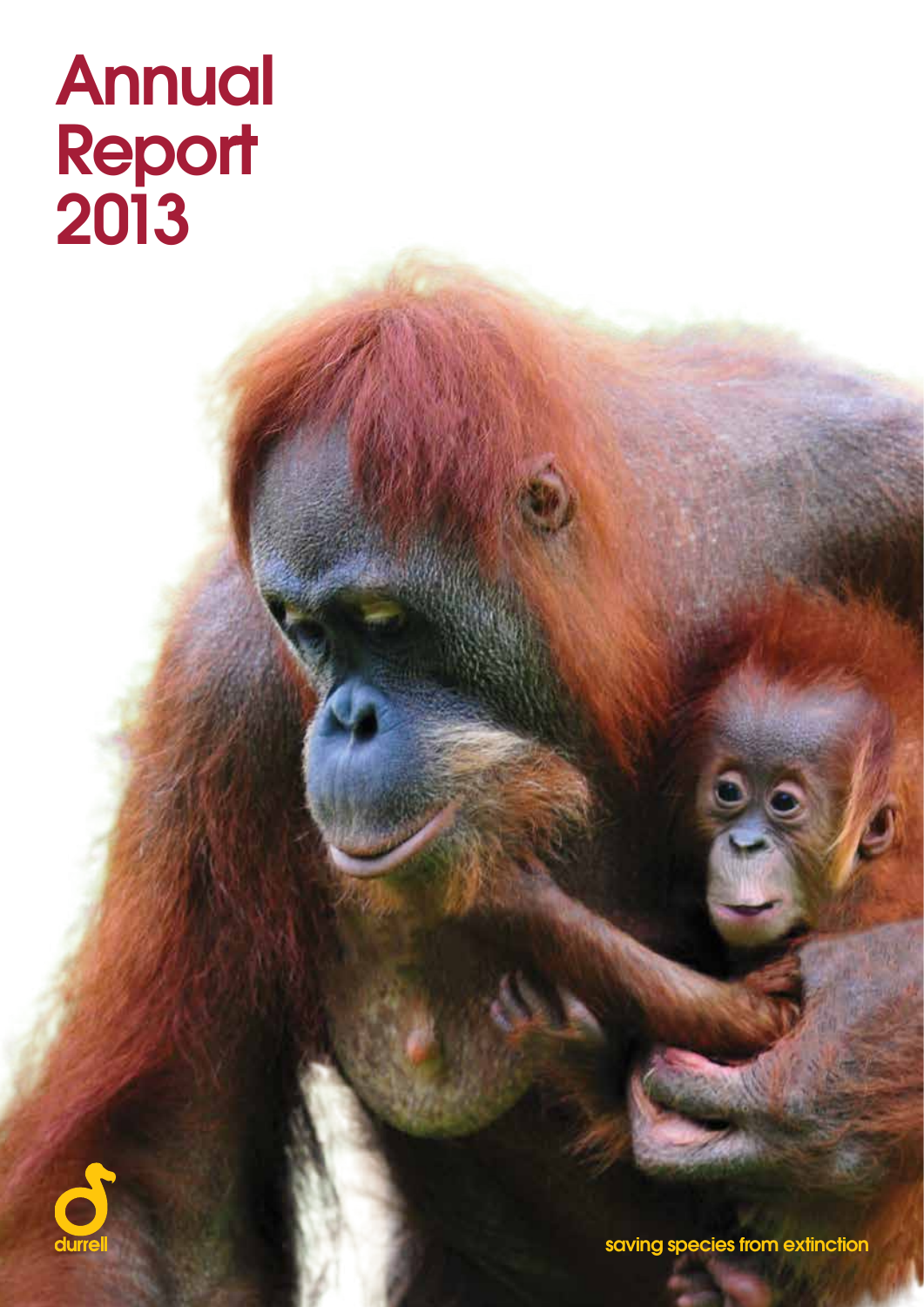# **Chief Executive's Report 2013**

Our mission is to save species from extinction. We focus on the most threatened, using the full range of skills available to us, but specialising in hands-on management. We use our animal collection to develop and hone these skills, pass on our experience to a wide range of stakeholders through our training programme and lead effective conservation efforts in the wild. 2013 was filled with exciting developments in all of these areas…



### Field programmes

Our efforts to restore offshore islands and their native species in the Caribbean, Mauritius and Galapagos all developed during the year. In St Lucia, we started a new project with local and international partners to restore the St Lucia racer, probably the world's rarest snake. There are fewer than 100 individuals remaining, and they are restricted to the tiny 12ha island of Maria Major. In Mauritius, together with the Mauritian Wildlife Foundation and the National Parks and Conservation Service, we continued our programme of restoring native reptile species with the first translocation of Round Island boa snakes to Gunner's Quoin, the first time they have been on this island since 1853. There will be a second translocation later in 2014.

Planning always plays an important role in conservation, and depending on the situation, we have more or less time to generate the necessary knowledge and formulate long-term strategies. 2013 was a busy year with species action plans developed for the Hispaniolan solenodon and hutia, the Montserrat mountain chicken frog and the Madagascar pochard duck. These documents set out the long-term vision and direction for these species and provide the foundation for future actions.

Of course, acting to save species is the core of Durrell's conservation mission and our responses take many forms, from captive breeding to communityled monitoring and research. In Madagascar we completed the breeding centre for the Madagascar pochard, which now contains 55 ducks, almost triple the number remaining in the wild. The team has identified a potential release lake, enabling the focus to now shift to restoration efforts for the lake and community-based projects with the villages that use the lake's resources. In Assam, India, the Pygmy Hog Conservation Programme released another 12 hogs into Orang National Park. Currently two further releases are planned before the team searches for new release locations, but there are now two additional populations within protected areas thanks to the project.

A major achievement for us in 2013 was securing three years of financial support from the Jersey Overseas Aid Commission to support the development of primary education and food security for communities within our Madagascar field sites. Species conservation requires holistic responses, especially in countries as poor as Madagascar, and therefore working with rural communities to improve their wellbeing and integrating them with the protection and sustainable management of their natural resources is a key component of our work.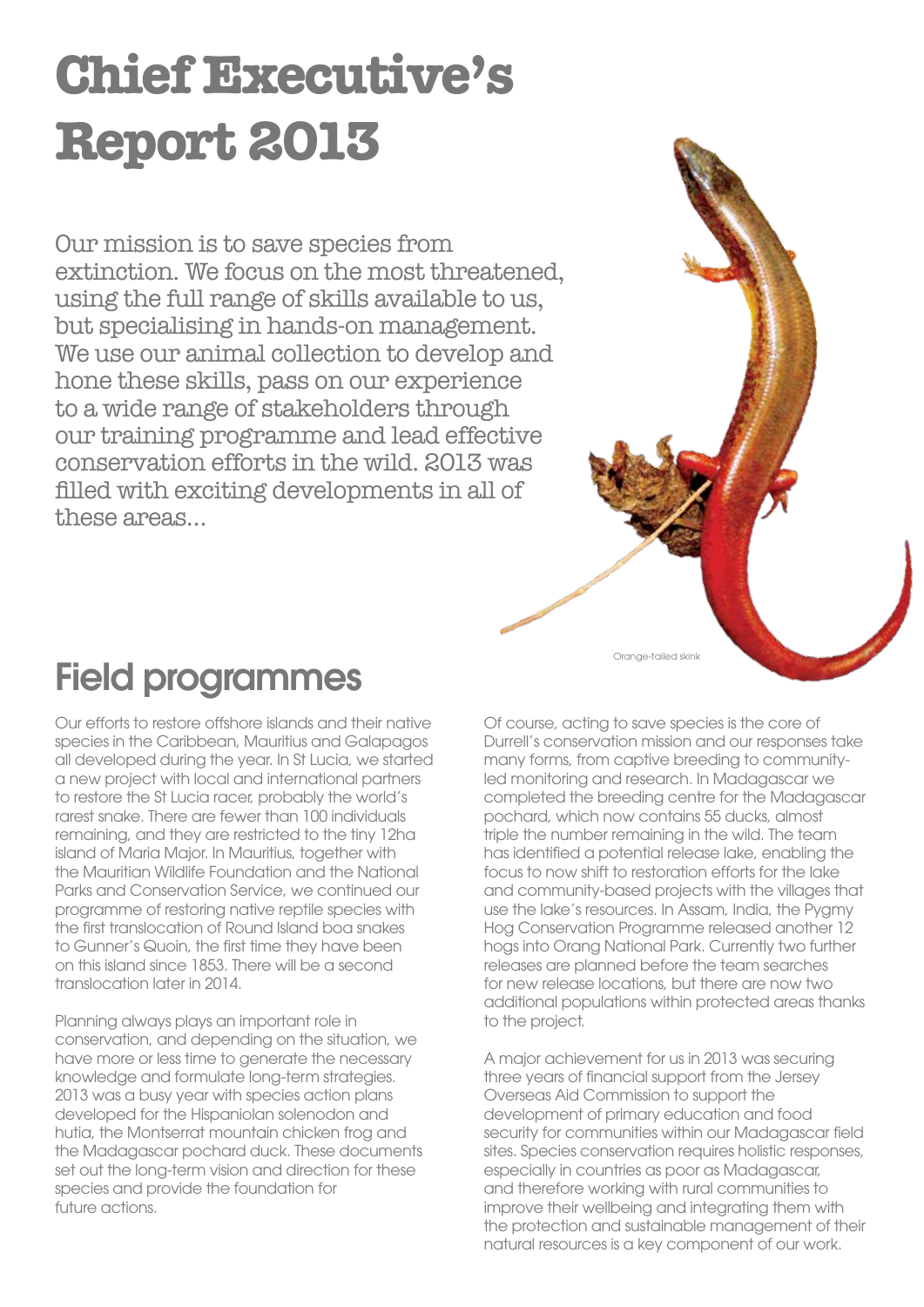## **Training**

In 2013 495 conservationists from 44 countries graduated from Durrell Conservation Academy's training programme. We established Durrell's first overseas training centre in Mauritius and launched a four month postgraduate course on endangered species recovery there thanks to support from The Balcombe Charitable Trust and Foundation Segré. In Jersey we provided scholarships for veterinarians from India, Peru and Sumatra to participate in our Managing Disease in Conservation Programmes course and we also injected some of our expertise in this area into courses delivered at the Zoological Society of London. Technical training was delivered in Bird Husbandry, Primate Conservation, Conservation Education and Conservation Biology through our short course programme that has developed over the last few years in response to demand. Finally we continued our partnership with leading UK universities, including Imperial College, Kent, Cardiff, Edinburgh and others, delivering postgraduate training and experience to a new generation of conservation leaders.

The Academy co-hosted an international conference on capacity-building for conservation in Colombia in February, bringing together some of the world's leading conservation training experts to consider how best to support the global conservation community. We took advantage of this location to run our first Graduate Network meeting for South America for more than a decade, providing an opportunity for past graduates to meet up, exchange experiences, and help us to develop the network in the future.

Our education team at the Wildlife Park hosted more than 5,000 school children and continued to help young adults from Jersey to find their way into a career. We also launched a partnership with the Prince's Trust to help more young adults find their place in society in future years.

### The Wildlife Park

In the first few months of 2013, battling against fierce winds and persistent rain, we constructed a release aviary on Jersey's exposed north coast, and under balmier skies in August, the first releases of the long-absent red-billed chough took place. Our support for another Jersey project, the restoration of the agile frog, continued with the headstarting and introduction of nearly 4,000 tadpoles. We also successfully bred species destined for reintroduction to warmer climes - Critically Endangered orangetailed skinks and mountain chickens - in considerable numbers and under strict biosecure conditions.

We ran an amphibian husbandry course at Guwahati Zoo, India, to impart knowledge and kickstart recovery efforts for a number of threatened species within the country, and our mammal team travelled to South America to train Colombian conservationists in the care and management of marmosets and tamarins.

Within our Sumatran orangutan group the arrival of a female infant, Kea, to mother Dana, who had suffered previous reproductive problems, was keenly anticipated. Keeping vigil over several nights, we managed to obtain astounding footage of this birth, so unique that it formed a major part of a BBC documentary. The programme, 'Refugees of the Lost Rainforest', highlighted the desperate plight of the Sumatran orangutan in the wild and the efforts of Durrell staff, current and former, to save them.

Like so many things at the Park, a lot of the hard work occurred away from public and media view, exemplified in 2013 by the initial construction stages of several 'off-show' units for our resident animals. This major project will be integral to managing our animals successfully, providing temporary accommodation allowing us to redevelop areas of the (publicly visible) park.

As ever, the cycle of life revolves continually within the collection. The many births included four Livingstone's fruit bats, our rarest mammal, and a flamboyance of six Chilean flamingo chicks which starred in a series of 'keeper talks' that delighted visitors. Sadly, there were some notable deaths too. Our much loved Andean bears, Barbara and Wolfgang, resident for over 25 years, passed away, along with Middlesborough, a St Lucia parrot who was at least forty years old. Our spirits were lifted later in the year with the arrival of two young Andean bears, Quechua and Bahia, imported from European collections, who have settled in well and should now form a stable pair here at the park for many years to come.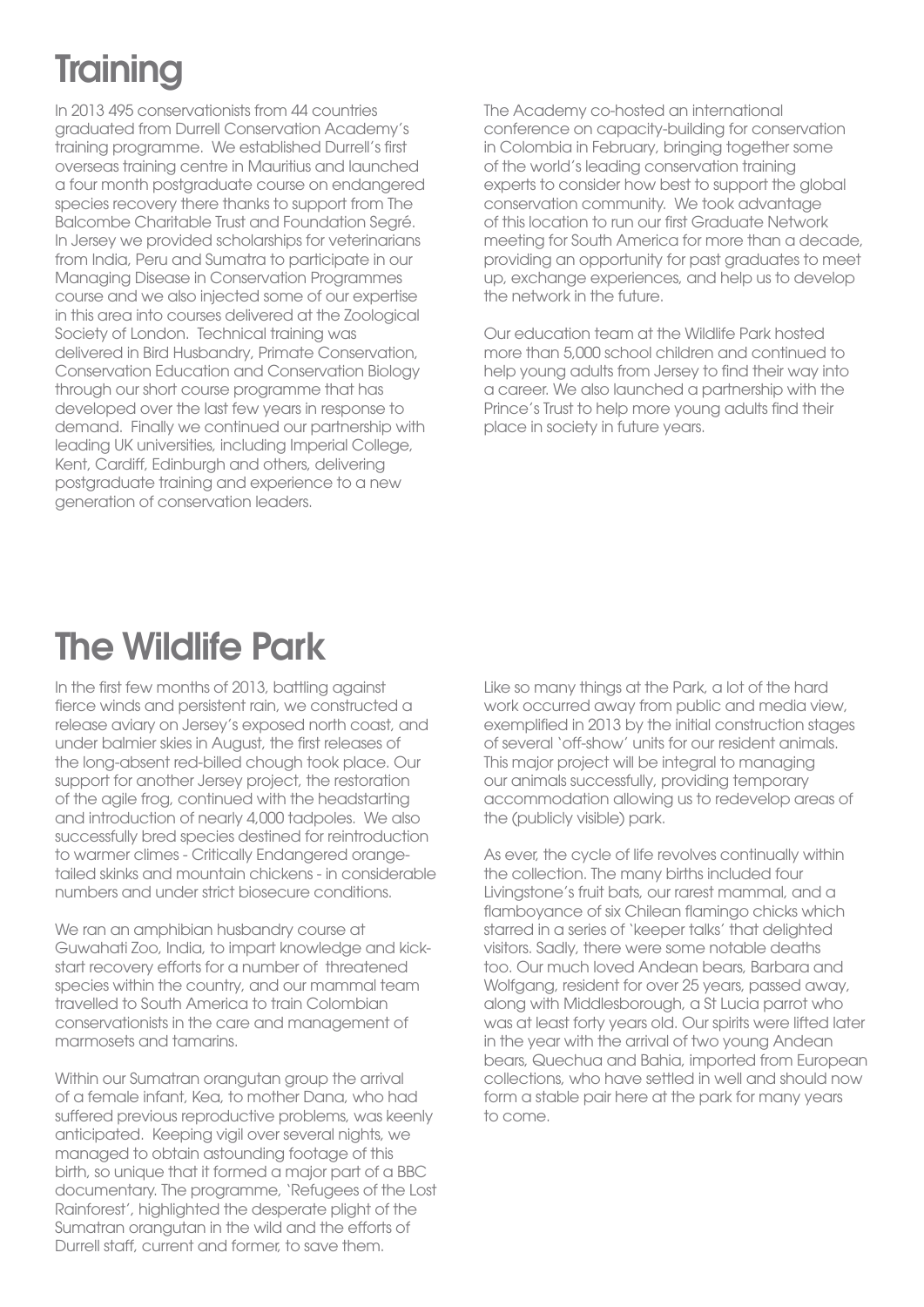### Commercial summary

The Trust aims to balance income and expenditure over the next few years, retaining a small reserve to guard against unforeseen risks. This is a difficult task given the small catchment area for visitors to the Wildlife Park, and the long-term commitment needed for effective conservation.

Nearly 200,000 people of all ages visited the Park in 2013, 7% more than the previous year. This helped to increase income in the restaurants too. Our new luxury camping had its first full year of occupancy, receiving excellent reviews and repeat bookings. In short, the Park and its commercial operations performed well, clearly ahead of 2012.

The second part of Durrell's income comes from voluntary giving. We are a unique organisation; conservation-led, but with a bigger 'home' than other organisations with large field programmes; a Park, but with a small catchment area; and a worldclass training centre as well. The amount of work we do towards saving species in many countries around the world depends on direct contributions and we are most grateful to all those companies and individuals who support us.

2013 was another generous year, with support at all levels, from grants for conservation projects by governments and foundations, which again exceeded £1m, to donations from the residents of Jersey, who enjoyed a Casino evening and gave us their hard-earned money to buy a new x-ray machine.

However, income, before considering legacies, was 5% lower than in the previous year. In 2012 we received over £1.5m from generous people thinking of Durrell in their wills. Last year, unfortunately, legacy income came to £850,000, which we greatly appreciate nevertheless.

We wish more people would join our cause and do all we can to encourage them. For example, we benefit greatly from volunteer work. We have over 200 individuals registered with us, and we hope they enjoy being part of the Durrell family as much as we enjoy having them with us. Companies and other organisations bring up teams of people to tackle tasks together, achieving really tangible results and having fun doing it.

We try hard to control costs. Most of the small increase in this financial year compared to 2012 was accounted for by operating the camp for a full year (covered by the additional income it generated), the extension of our training programme to Mauritius (covered by donors) and unavoidable utility and investment charges. Most staff had no salary increase.

But animals eat, buildings need maintaining, our lovely landscape needs tending, and, despite our stringent controls, our costs exceeded our income last year by £1.31m. Even with the increase in the value of our investments as share prices recovered, we came to the end of 2013 with our net assets reduced by £500k. I hope members feel that the work we have done during 2013 justifies this.

In terms of conservation impact we do punch above our weight. We can do even more, but only with your support.

Oliver Johnson Chief Executive Officer



#### In focus

In 2013 Herizo Andrianandrasana, Durrell's Head of Landscapes and Protected Areas in Madagascar, began the field work for his challenging PhD at the University of Oxford to measure the social impacts of our communityconservation projects in Madagascar. It's a mammoth task as he analyses 30 years of satellite images to chart changes in habitat use along with over 6,500 household interviews from our field and control sites. This is an important study, not only for Durrell but also for conservation in Madagascar.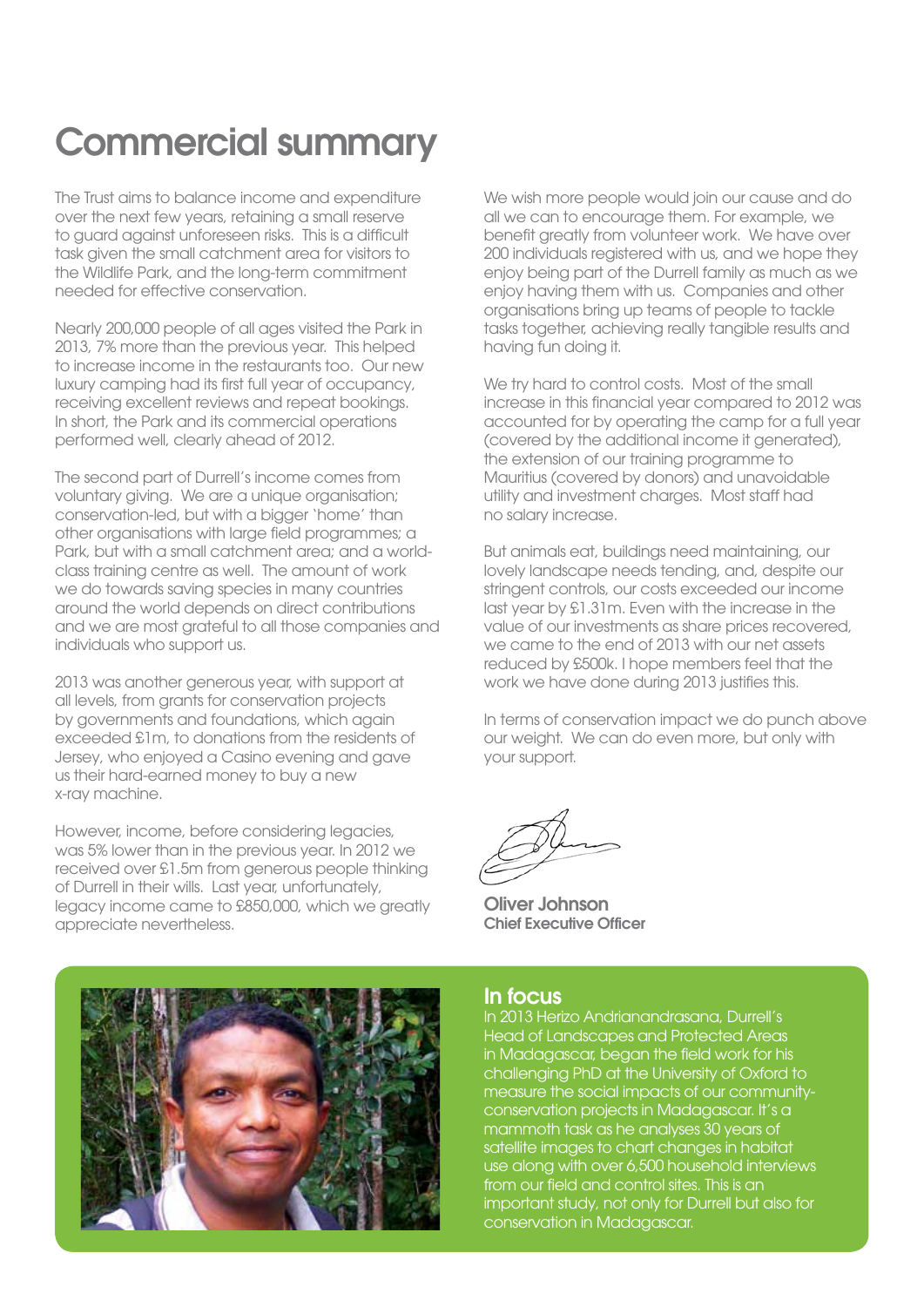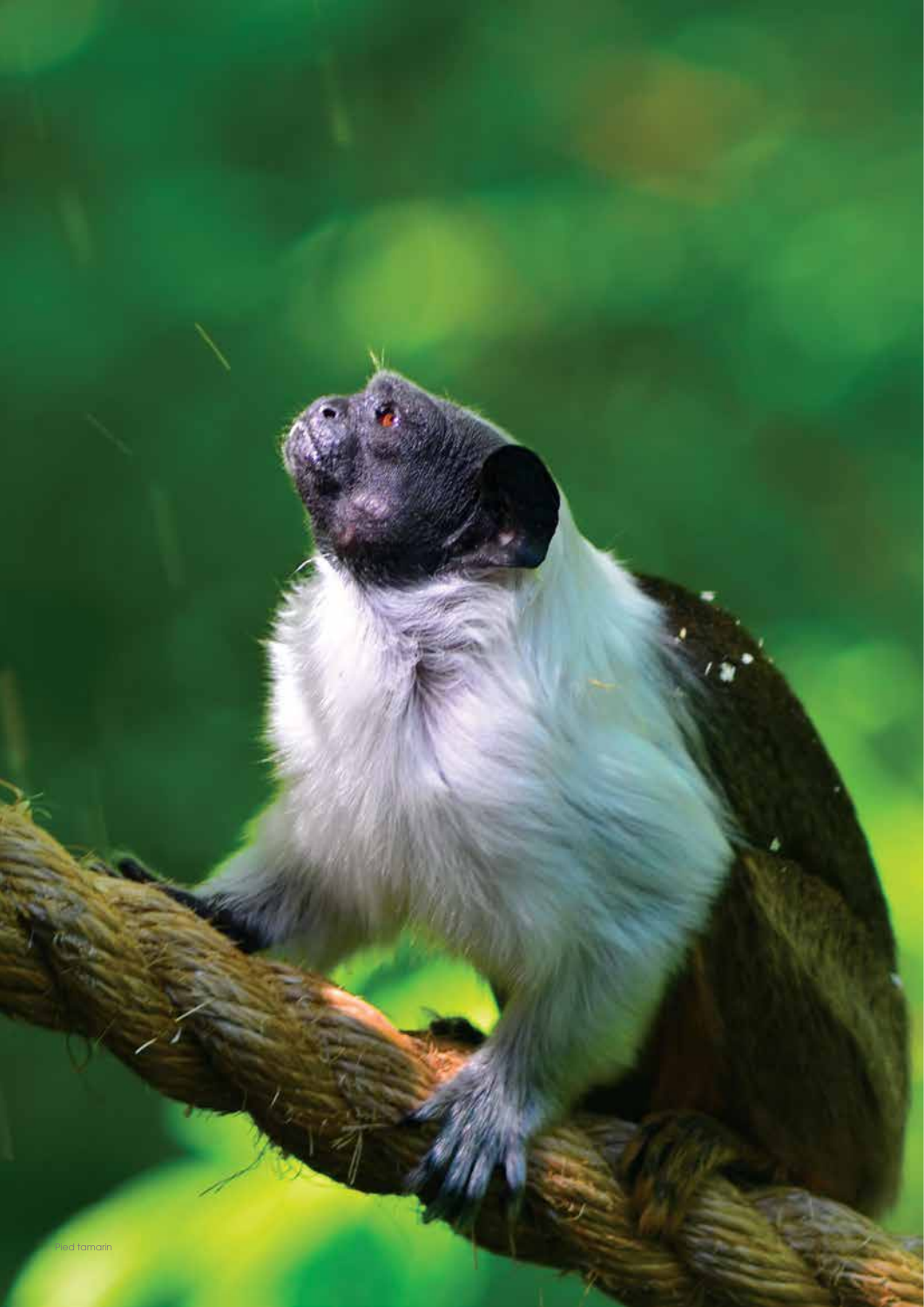

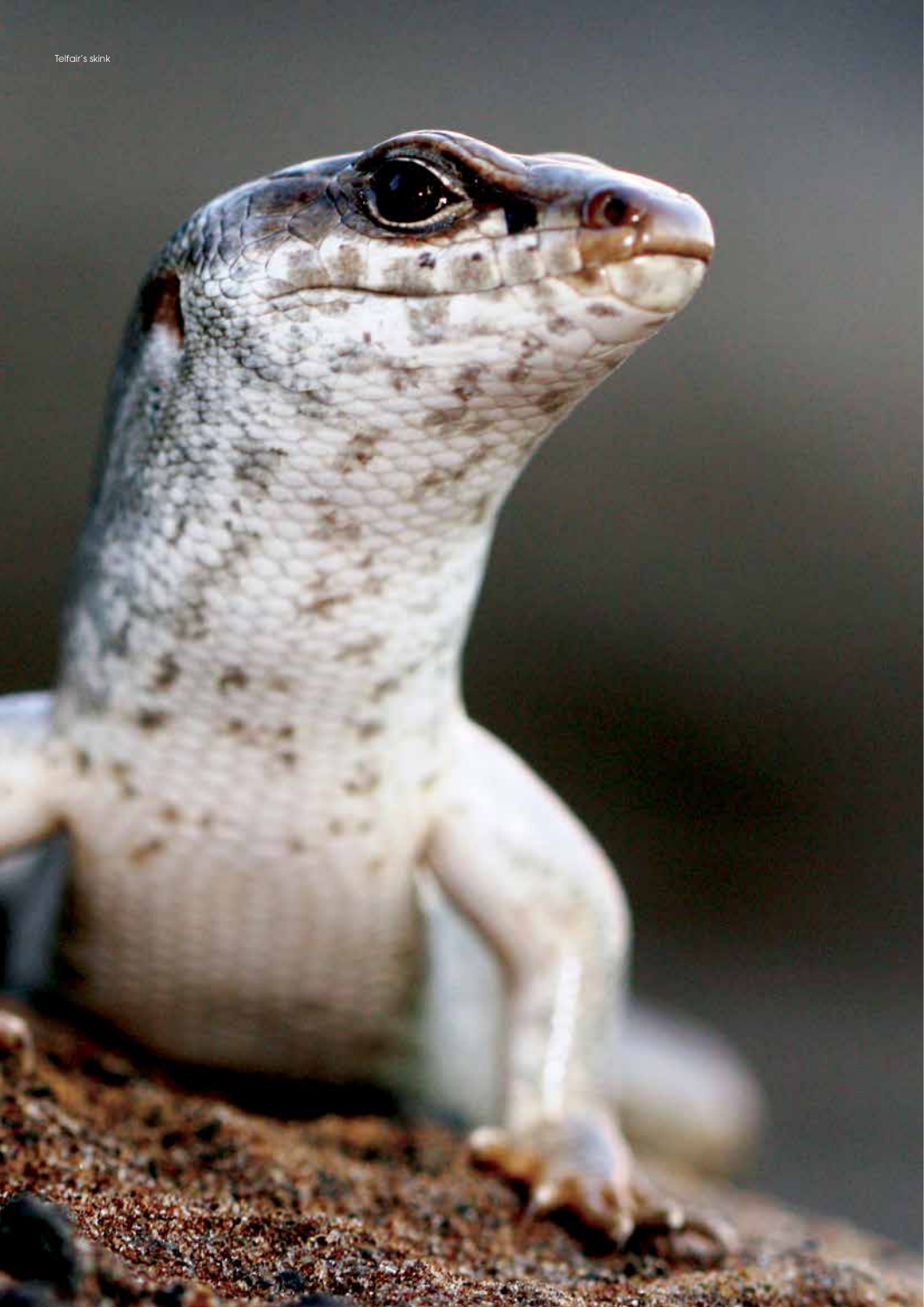## Risk Management

Durrell's global mission - to 'save species from extinction' - necessitates working in challenging areas, often under difficult political and economic conditions and pressures. The Trust therefore recognises that some risks cannot be fully mitigated. Thus the Board of Trustees can give a reasonable but not absolute assurance that the Trust is fully protected. Nevertheless, the year 2013 has seen continuing development of the risk management process, aiming also to spread the 'culture' of risk management to employees, without compromising commitment to high standards.

The Board exercises its responsibilities through its meetings and meetings of its committees. Trustees are encouraged to challenge assumptions.

The CEO and Senior Management Team (SMT) have been active in identification, monitoring and mitigation of risks through the year, with an overall risk register focused on operations. Each department also defines the top risks to achieving its plan for the year. Board meetings have reviewed certain areas of major or emerging risk. The Trust's Security and Safety Policy (SSP), with particular focus on the safety and well-being of Durrell's personnel, has been updated and regular meetings of the SSP committee have been held (a joint SMT/Board group).

The Board Risk Committee includes independent, Trustee and SMT members. This aims to work effectively with the CEO and his team to complete a risk register which fits alongside the Trust's strategy.

Major risks and actions which have received attention during the last year at various levels in the organisation include:

- a strategy to increase income and reduce costs to deal with the continuing drain on reserves from operating losses
- a change in IT arrangements and strategy to improve the robustness of systems and service levels to users
- an improvement in the assessment of personal safety and security of staff working in the field
- an increased level of engagement with members, donors and others to maintain and increase support for the Trust

Financial risk is regularly reviewed by the Audit Committee, which considers the financial performance of the Trust and identifies, manages, mitigates and reports on all aspects of financial risk. The Audit Committee produces a statement of assurance on financial risk on an annual basis.

Management has established an Ethics Committee which regularly reviews the Trust's performance in ensuring respect for and welfare of the animals Durrell works with, and the environment as a whole, whether through Durrell's approach to animal husbandry/welfare, conservation work, research, or the Trust's ethical investment policy.

In summary, to be effective in saving species in developing countries, the Trust must accept some measure of risk. As a charity, funding is not certain, which is another area of risk. As Trustees, we believe Durrell assesses and manages the risks it faces in an appropriate and planned manner.

Augh Robert

Hugh Roberts Chair of Risk Committee



#### In focus

Rashed Alqamzi is an Animal Care Supervisor at Al Ain Zoo, UAE, where he manages more than 130 primates. In 2013 he attended our graduate certificate course. Rashed considers his biggest challenge now is teaching others about the importance of biodiversity and humankind's co-existence with nature. He said of his time with us, "Durrell opened my mind and gave me the real picture of animal care and its link to conservation".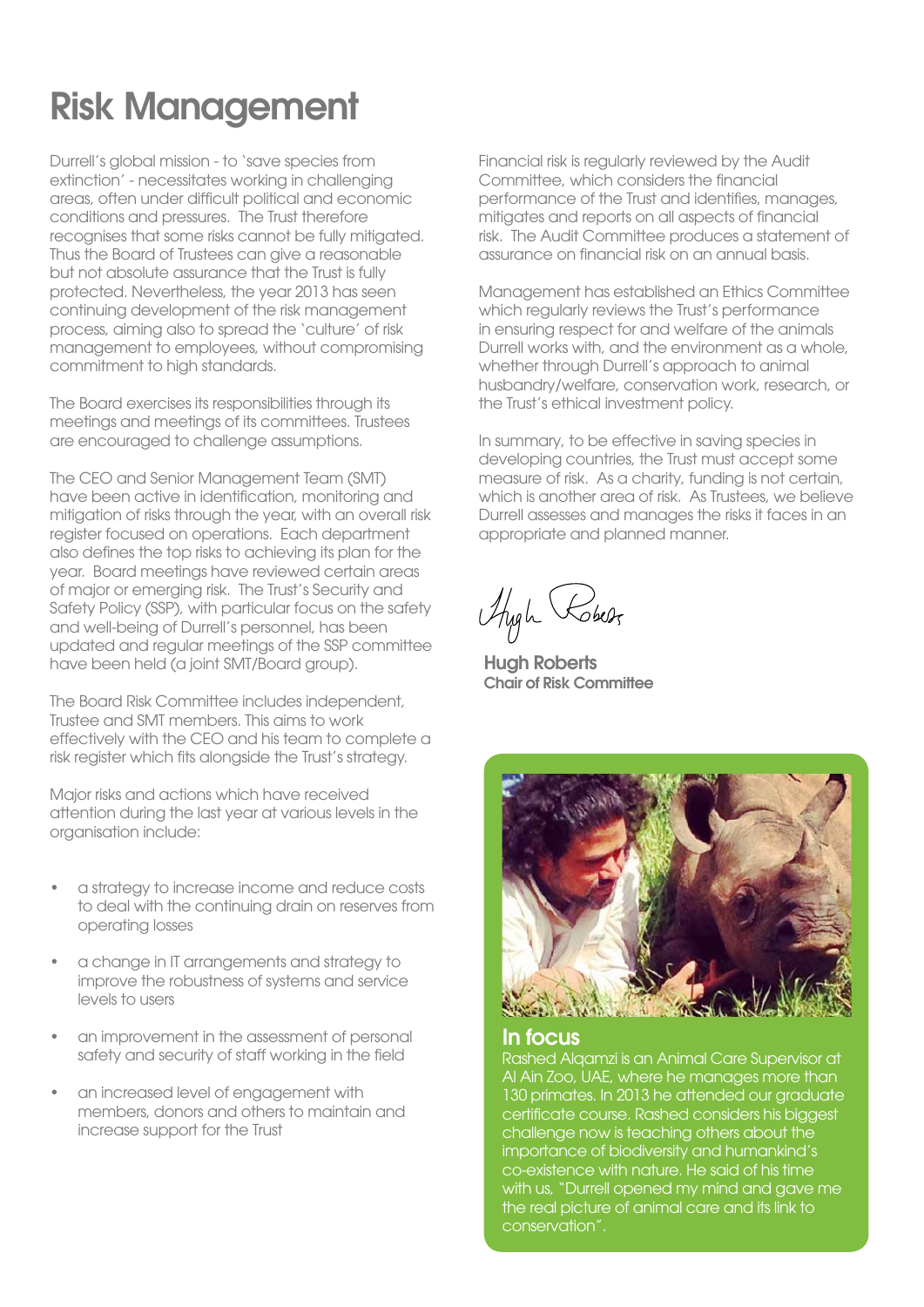### Chairman's report

In my 2012 report I indicated that one of our biggest challenges had been to manage the departure of the then CEO, Paul Masterton, and to identify a worthy successor. It is now some 12 months since that successor, Oliver Johnson, was appointed. During that time Oliver has carried out a thorough review of the activities of the Trust in a measured and thoughtful way. He has revised our strategy and built on the work done by Paul and our interim Chief Executive, Hugh Roberts. We now look ahead to developing the new strategy which continues to build on maintaining the financial improvements already achieved, will extend our membership, and enhance our appeal and the understanding of our work. We continue to face a marketing challenge in promoting the name Durrell and being clear about what this can mean for conservation in the future. Fundraising is also a challenge, and this is an area of particular focus for our management team which has developed a specific strategy to address this. Whilst we are, as always, incredibly grateful for all of the financial support we receive, we still need more if we are to achieve all that we would like to. This is especially the case as the not-for-profit sector is growing which, in turn, means that there are many more organisations who look for financial support.

We will continue to follow the conservation strategy that is central to our being, the successes of which are set out in the Chief Executive's report and in greater detail at www.durrell.org. We will continue to extend our training work overseas following the opening of the Durrell Conservation Academy's Indian Ocean Campus. This institution is running its first course as I write this and I wish it many years of success and growth. It was a particular pleasure for me to visit Al Ain Zoo, the UAE, recently and to see Durrell developing a training partnership with that organisation too. As was the case last year, we will be looking to build better facilities for animals and visitors in the park in Jersey, and we will be launching new initiatives in conservation with the Durrell Index. In short, we will be striving to achieve even greater success at Durrell.

The next few years will be an exciting time for the Trust. I am confident that we have a Board of Trustees, a management team and staff with the right blend of commitment and professionalism to bring us success. This is my final report to you all as I stand down as Chairman imminently. It has been a huge pleasure and honour to act as your Chairman and my job has been made easier by the outstanding support I have received from my fellow Trustees, the Senior Management Team at Durrell and all of its staff. Finally, to all who help us achieve our mission, I offer my sincere thanks.



Advocate Jonathan White Chairman





### In focus

In 2013 we initiated a new global conservation programme for amphibians, the most threatened class of animal, with over 40% of species believed to be facing extinction. Jeff Dawson joined our Conservation Team as the programme coordinator, leading efforts in four global focal regions, starting with Madagascar.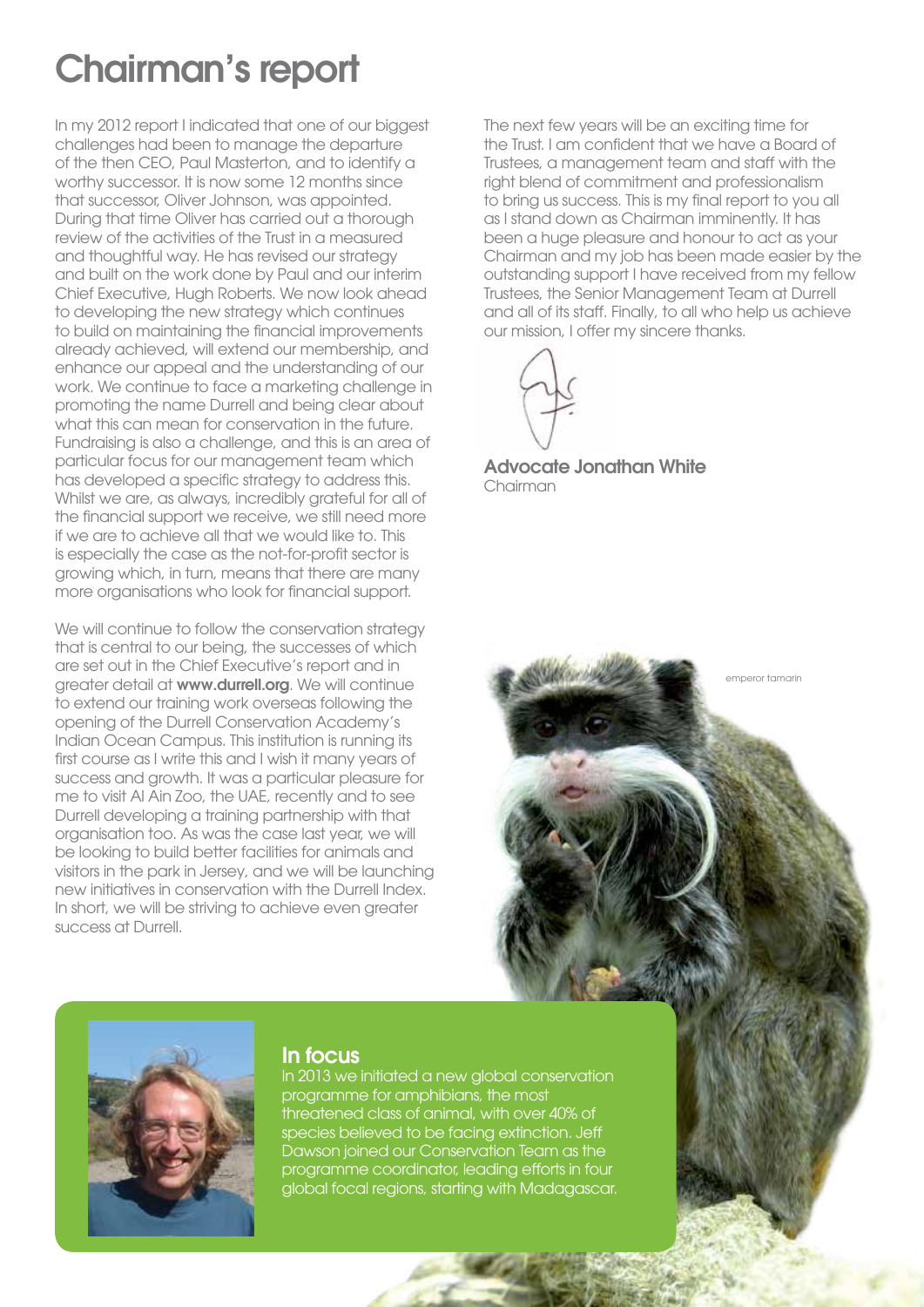### Structure of the Trust on 31st December 2013

### **Patron**

Her Royal Highness The Princess Royal

### Management team Chairman Board of Trustees

**Oliver Johnson** (CEO) Kelly Barker Mark Brayshaw Andrew Brown Jamie Copsey Prof John Fa Christine Holmes Tina Rafferty Rachel Shaw Dr Andrew Terry Dr Richard Young

Dr Gerald Durrell, OBE, LHD, DSc, CBiol (Honorary Director 1963 - 1995)

Advocate Jonathan White

Deputy Chairman Phillip Callow

Honorary Secretary Tim Ringsdore

Honorary Treasurer Phillip Callow

### Founder **Honorary Director**

Dr Lee Durrell, MBE

Advocate Jonathan White Prof Michael Bruford Phillip Callow Robert Dewar Dr Lee Durrell, MBE Tricia Kreitman Ian Lazarus Prof Eleanor Jane Milner-Gulland John Miskelly Tim Ringsdore Hugh Roberts Nick Winsor

Durrell Wildlife Conservation Trust - UK Registered UK Charity Number 1121989

### UK Company UK Board of Trustees

Ian Lazarus (Chairman) Tim Ringsdore (Honorary Secretary) Christopher Collins Simon Dickson Katie Gordon Tricia Kreitman James Persad

In addition to preparing for and attending Board meetings, Trustees also serve on a range of committees, which cover Audit, Governance, Investment, Remuneration, and Risk. They also make their experience and expertise available to staff as required, and proactively promote the success of the Trust.

Honorary Fellows

David Attenborough, CBE, FRS Martin Bralsford, FCA, FCT John Cleese Murray Danforth, Jr Reginald Jeune, CBE Dr Alison Jolly (deceased 6th Feb 2014) Tricia Kreitman

Dr Thomas Lovejoy Dr Jeremy Mallinson, OBE, DSc, CBiol, FIBiol Professor Robert D Martin, DPhil, DSc, CBiol, FIBiol Robin Rumboll, FCA General Sir Peter Whitely, GCB, OBE Edward Whitley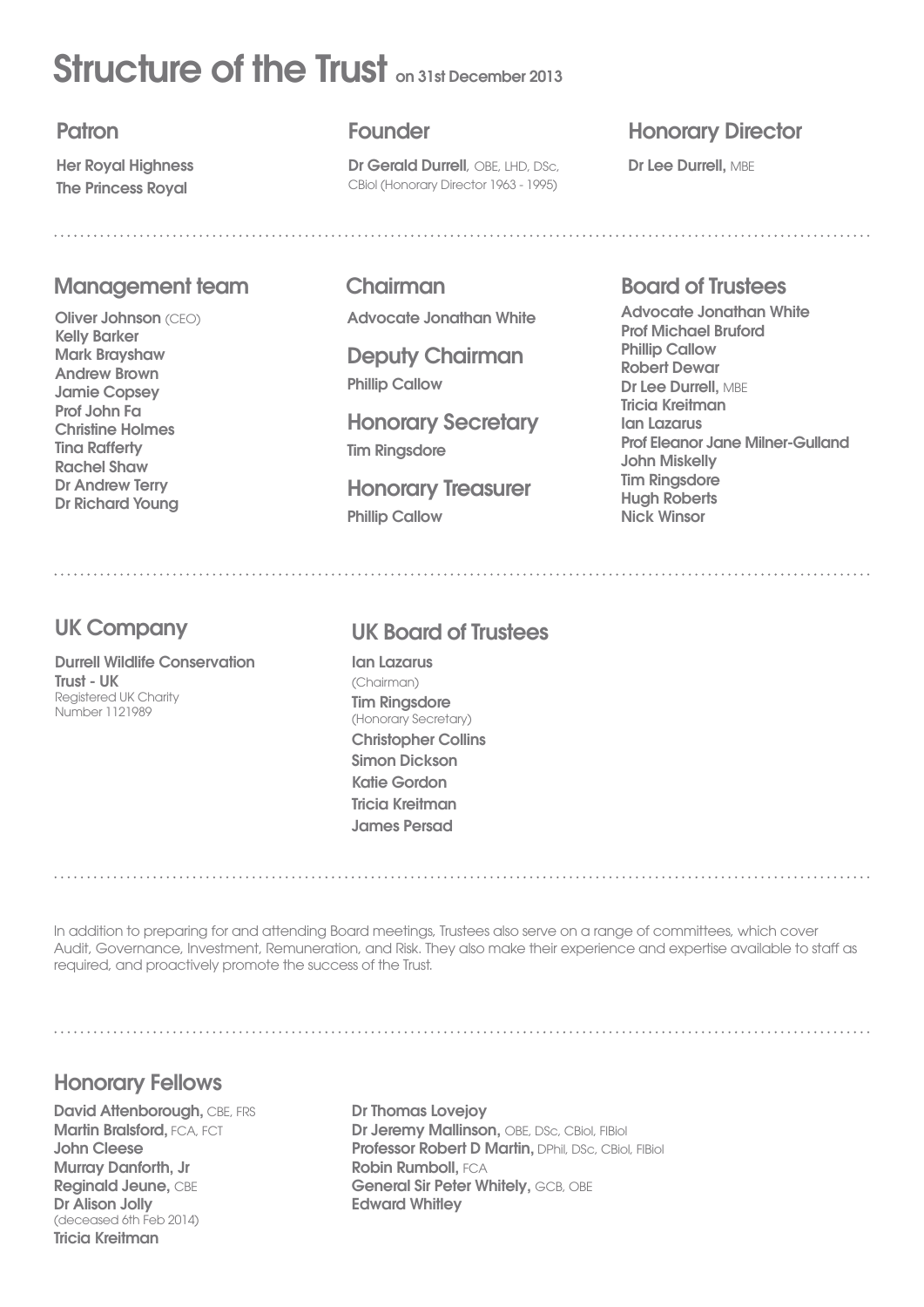### Honorary Treasurer's report

It is often said that the devil is in the detail and, for Durrell, this was very true for the 2013 result. In 2013 Durrell saw increased income from visitor admissions, training, donations and the wildlife camp. Additionally, changes in the way the catering operations were organised (the Trust now controls the income and expenditure of both Café Firefly and the Dodo Restaurant) gave rise to a significantly increased contribution from this activity. All of which is very positive and encouraging for the Trust.

On the expenditure side, the apparent increase in expenditure for 2013 related primarily to the inclusion of the wildlife camp costs for a full year and the change in the organisation of the catering operations.

So, essentially, Durrell's main 'operational' activities saw increased income and controlled costs during 2013 which improved the underlying result by around £375,000.

In addition to this, 2013 saw a general rallying in the stock markets and Durrell benefitted from agins on its investment portfolio totalling £496,000 and an improvement in the pension fund position of £314,000.

However, all this positive 'detail' is overshadowed by two significant headline figures. Firstly, in 2012 Durrell's income and result benefited from a one-off transfer of funds from the EcoHealth Alliance that totalled £1,173,000 and for which there was no comparable figure in 2013. Secondly, 2012's figures included legacy income of £1,525,000 which compared with £850,000 in 2013. Neither of these two figures was within the control of Durrell's management but were major contributors to the difference in the final result for the two years.

Ultimately, Durrell incurred an overall deficit of £500,000 in 2013 compared with a surplus of £343,000 for the prior year but 2012 was significantly flattered by the one-off transfer and the higher legacy figure referred to above.

The focus for 2014 is to continue the improvement shown in 2013 but also to increase income from fundraising and look to improve legacy income. These are going to be difficult challenges (especially with regard to legacies, where we have no control over how much we will receive or when the legacy will arise). As an organisation, it is clear that being reliant upon legacies is not an ideal situation and the Board and the Senior Management Team are now looking at and working on opportunities to generate additional income from the Trust's existing assets as a means of becoming more self-sufficient in the future.

Looking at the Balance Sheet, in 2013 there was an overall reduction in assets of £500,000. This has been funded by selling some of the Trust's investments and a reduction in the overall cash balances held by the Trust.

One aspect of the Board's fiduciary stewardship of the Trust is the consideration of whether Durrell has sufficient reserves to enable its continued operation in the future. The Trust desires to achieve a level of free reserves that enable continued operation during a business interruption of up to 6 months which has been calculated at £1.5m. At 31 December 2013 the Trust had no free reserves and actually had a deficit of free reserves of £2.6m (2012 deficit of £2.1 m), calculated by deducting unfinanced fixed assets (£4.1m) and designated funds (£3.7m) from total unrestricted reserves of £5.2m. Consequently, the Trust has a shortfall against its targeted level of free reserves of £4.1m. This shortfall is being targeted as part of fundraising efforts.

The Board has considered the Trust's overall financial situation and recognises that the Balance Sheet does not reflect the total assets of Durrell because land and buildings are only being carried at depreciated cost, whereas their current value is expected to be significantly higher. In the unlikely event of a catastrophe requiring the wind down and closure of the Trust, the Board is satisfied that physical assets of the Trust would provide sufficient finances to enable closure without compromising the welfare of the species in our care and to enable the wind down or transition of all conservation projects without jeopardising the species involved and to provide appropriately for employees in Jersey and internationally.

To summarise, the Trust has continued to move in a positive direction with respect to the finances associated with the core operations but we remain cautious in terms of cash management and focus on securing the donations and legacies which form the core of our income to fund our activities. As ever, we still need the commitment of the staff, the management and, most importantly, our loyal supporters to ensure that we continue our financial recovery and can focus upon our primary purpose, the conservation of endangered species around the world.





Phillip Callow Honorary Treasurer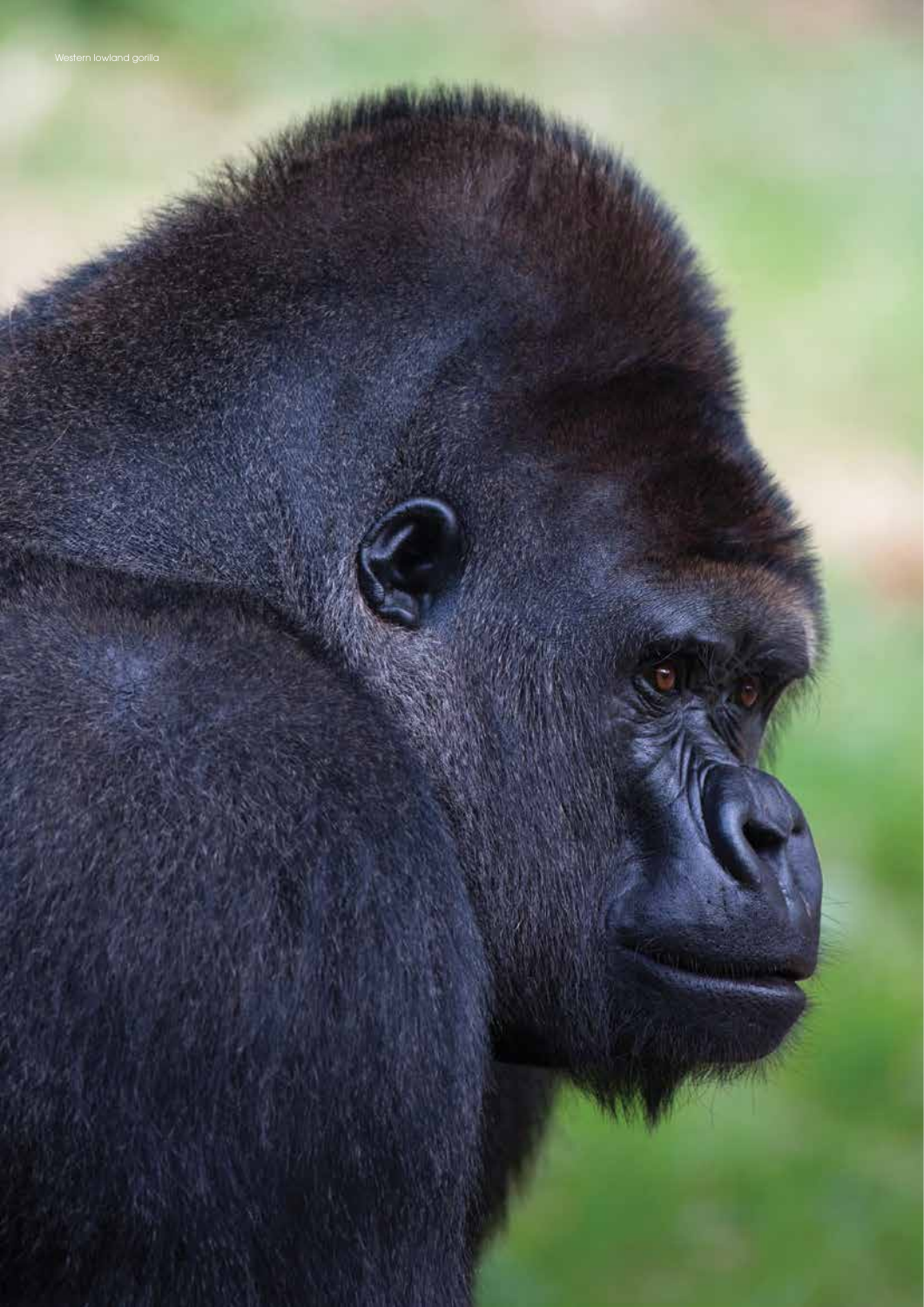## Summary financial statements

|                                                                                                                               | 2013<br>$E,000$ $E,000$    | 2012               |
|-------------------------------------------------------------------------------------------------------------------------------|----------------------------|--------------------|
| <b>Where our funds come from</b>                                                                                              |                            |                    |
| <b>Charitable activities animal collection</b><br>Visitor admissions<br><b>Members of Durrell</b>                             |                            | 1,094 1,014        |
| - Individual<br>- Corporate                                                                                                   | 688<br>30                  | 662<br>29          |
| Keeper & vet for a day<br>Behind the scenes tours<br>Letting of non-investment property                                       | 6<br>14<br>47              | -6<br>7<br>42      |
| <b>Charitable activities animal</b><br>collection total                                                                       |                            | 1,879 1,760        |
| <b>Education</b>                                                                                                              |                            |                    |
| Teaching<br>Dodo Club activities<br>Other                                                                                     | 9<br>15<br>10 <sup>°</sup> | 10<br>- 6<br>17    |
| <b>Education total</b>                                                                                                        | 34                         | 33                 |
| <b>Training</b><br>Course income<br>Other                                                                                     | 164<br>66                  | 164<br>51          |
| <b>Training Total</b>                                                                                                         | 230                        | 215                |
| <b>Generated funds</b>                                                                                                        |                            |                    |
| <b>Voluntary income</b><br>Donations<br>Donations in kind                                                                     | 1,434                      | 1,313<br>31        |
| Legacies<br>Animal adoptions<br>Other                                                                                         | 850<br>70<br>328           | 1,525<br>67<br>300 |
| Exceptional items*<br><b>Total voluntary income</b>                                                                           | $\sim$<br>2,682 4,409      | 1,173              |
| <b>Activities for generating funds</b><br>Retail turnover                                                                     | 457                        | 479                |
| Café Firefly and<br>Dodo Restaurant contribution<br>Wildlife camping turnover<br><b>Activities for generating funds total</b> | 948<br>193<br>1,598        | 463<br>72<br>1,014 |
| .<br><b>Investment income</b>                                                                                                 | 123                        | 97                 |
| <b>Total incoming resources</b>                                                                                               | 6,546                      | 7,528              |
|                                                                                                                               |                            |                    |

\* During 2012 Durrell Wildlife Conservation Trust was in receipt of funds from EcoHealth<br>Alliance (formerly Wildlife Trust) amounting to \$1,173,000. \$609,000 of these funds was<br>used to establish the Gertrude Rathbone Jaspe

\*\* A reassessment of the defined benefit pension scheme in 2013 shows a deficit of £248,000 (2012 shows a deficit of £562,000)

| £'000     | £'000          |                                                                                  | £'000        | £'000        |
|-----------|----------------|----------------------------------------------------------------------------------|--------------|--------------|
|           |                | <b>Resources expended on charitable activities</b>                               |              |              |
|           |                | Animal collection                                                                | 3,352        | 3,421        |
| 1,094     | 1,014          | Training                                                                         | 618          | 543          |
|           |                | Education<br>Conservation science                                                | 195<br>1,527 | 196<br>1,506 |
| 688       | 662            | <b>Total for resources expended</b>                                              | 5,692        |              |
| 30<br>6   | 29<br>6        | on charitable activities                                                         |              | 5,666        |
| 14        | $\overline{7}$ |                                                                                  |              |              |
| 47        | 42             | <b>Costs of generating funds</b>                                                 |              |              |
|           |                | Costs of generating                                                              | 582          | 552          |
| 1,879     | 1,760          | voluntary income<br>Retail costs of goods sold                                   |              |              |
|           |                | and other costs                                                                  | 393          | 395          |
|           |                | Catering cost of goods                                                           | 753          | 339          |
| 9         | 10             | sold and other costs                                                             |              |              |
| 15        | 6              | Wildlife camp costs                                                              | 210          | 121          |
| 10        | 17             | <b>Total cost of generating funds</b>                                            | 1,938        | 1,407        |
| 34        | 33             | Other resources expended                                                         |              |              |
|           |                | Investment management costs                                                      | 135          | 125          |
|           |                | Governance costs                                                                 | 90           | 94           |
| 164       | 164            | Net interest charge on Defined                                                   |              |              |
| 66        | 51             | <b>Benefit Pension Scheme liabilities</b>                                        | 1            | 10           |
| 230       | 215            | Debit in respect of change in underlying<br>assumptions of past service costs to |              | 66           |
|           |                | Defined Benefit Pension Scheme                                                   |              |              |
|           |                | <b>Total other expended</b>                                                      | 226          | 295          |
| 1,434     | 1,313          | <b>Total resources expended</b>                                                  | 7,856        | 7,368        |
|           | 31             |                                                                                  |              |              |
| 850       | 1,525          | <b>Other recognised gains and (losses)</b>                                       |              |              |
| 70<br>328 | 67<br>300      | <b>Gains &amp; losses on investments:</b>                                        |              |              |
|           | 1,173          | Unrealised                                                                       | 325          | 176          |
| 2,682     | 4,409          | Realised                                                                         | 171          | 70           |
|           |                | Net actuarial gain / (loss) on<br>Defined Benefit pension scheme                 | 314          | (63)         |
|           |                |                                                                                  |              |              |
| 457       | 479            | Total recognised gains and (losses) 810                                          |              | 183          |
| 948       | 463            | <b>Net (deficit) / surplus for the year</b> (500) 343                            |              |              |
| 193       | 72             | <b>Balance sheet as at 31 December</b>                                           |              |              |
| ,598      | 1,014          |                                                                                  |              |              |
|           |                |                                                                                  |              |              |

| <b>Total</b>                                                                                                                                | 8,621                                     | 9,121                                    |
|---------------------------------------------------------------------------------------------------------------------------------------------|-------------------------------------------|------------------------------------------|
| <b>Funds</b><br>Permanent endowment funds<br>Restricted funds<br>Designated funds<br>General funds                                          | 1,136<br>2,259<br>3,693<br>1,533          | 1,079<br>1,904<br>3,829<br>2,309         |
| Total<br><b>Represented by:</b>                                                                                                             | 8,621<br>£'000                            | 9,121<br>£'000                           |
| <b>Assets</b><br>Fixed assets<br>Investments<br>Net current (liabilities) / assets<br>Creditors - due after one year<br>Pension liability** | 6,180<br>4,752<br>(4)<br>(2,059)<br>(248) | 6,430<br>5,182<br>95<br>(2,024)<br>(562) |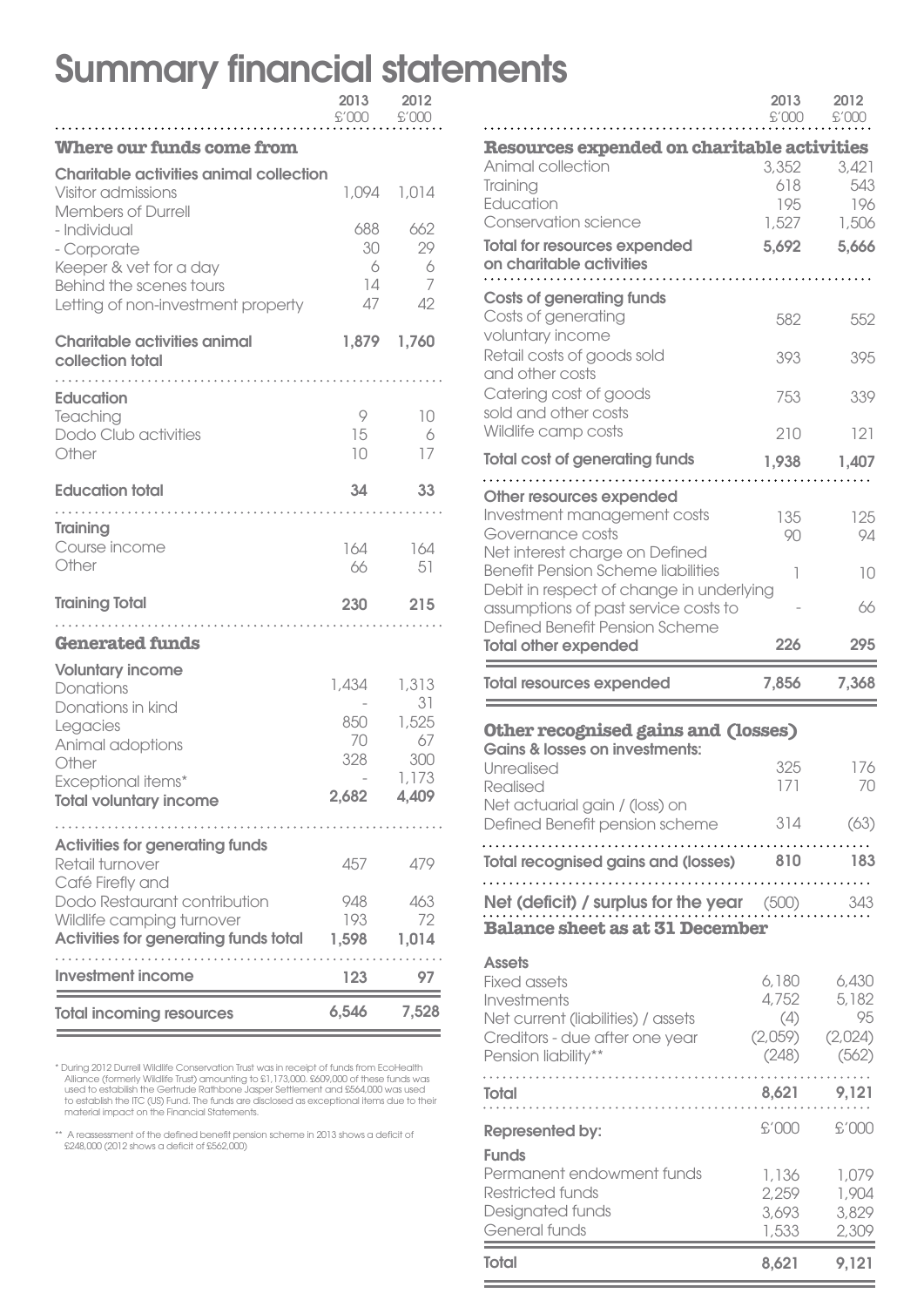### **Summary** financial statements

### For the year ended 31 December 2013

These summary financial statements which comprise the Summarised Statement of Financial Activities and Summarised Balance Sheet are a summary of the information in the full annual financial statements of Durrell Wildlife Conservation Trust.

They do not contain sufficient information to allow a full understanding of the results of the Trust for the year and its state of affairs at the year end.

For further information, the full financial statements and the report of the auditors on those financial statements should be consulted. Copies of the full financial statements for the year end 31 December 2013, which were approved by the Trustees on 21st June 2014, are available upon request from the Trust's office or from the Trust's website at www.durrell.org/reports-statements

The auditors have reported on the full financial statements and their report was not qualified.

Signed on behalf of the Trustees, Phillip Callow Honorary Treasurer

### Independent auditor's statement to the Trustees of Durrell Wildlife Conservation Trust

We have examined the Trust's summary financial statements for the year ended 31 December 2013. set out in this document.

#### Respective responsibilities of Trustees and auditors

The Trustees are responsible for the preparation of the summary financial statments in accordance with applicable law and the recommendations of the Charities SORP.

Our responsibility is to report to you our opinion on the consistency of the summary financial statements and Trustees' Annual Report.

We also read the other information contained in the summarised annual report and consider the implications of our report if we become aware of any apparent mistatements or material inconsistencies with the summarised financial statements.

We conducted our examination in accordance with Bulletin 2008/3 issued by the Auditing Practices Board.

#### Opinion

In our opinion the summary financial statements are consistent with the full financial statements and Trustees' Annual Report of Durrell Wildlife Conservation Trust for the year ended 31 December 2013.

#### Alex Picot

Chartered Accountants, Registered Auditors 95-97 Halkett Place, St Helier, Jersey, JE1 1BX June 2014

### In focus

In March Jersey experienced its heaviest snowfall in over 40 years, with large drifts blocking roads and closing schools and businesses across the Island. Although the Wildlife Park was shut to visitors, every animal keeper managed to battle into work to ensure the animals were comfortable, secure and well fed. Although a few aviaries collapsed due to the weight of accumulated snow, not one animal suffered in the adverse conditions – a testament to the diligence and devotion of Durrell's staff.

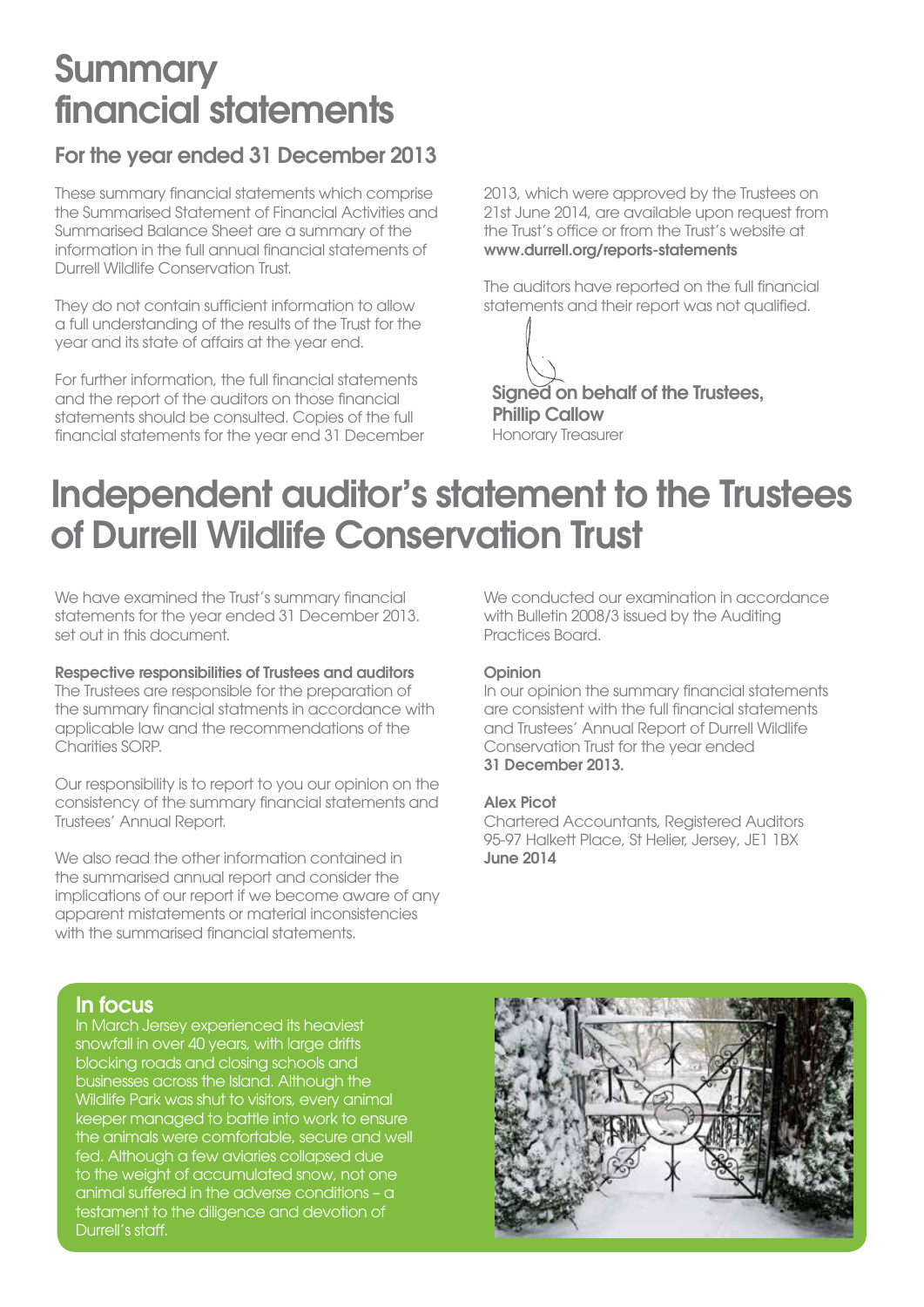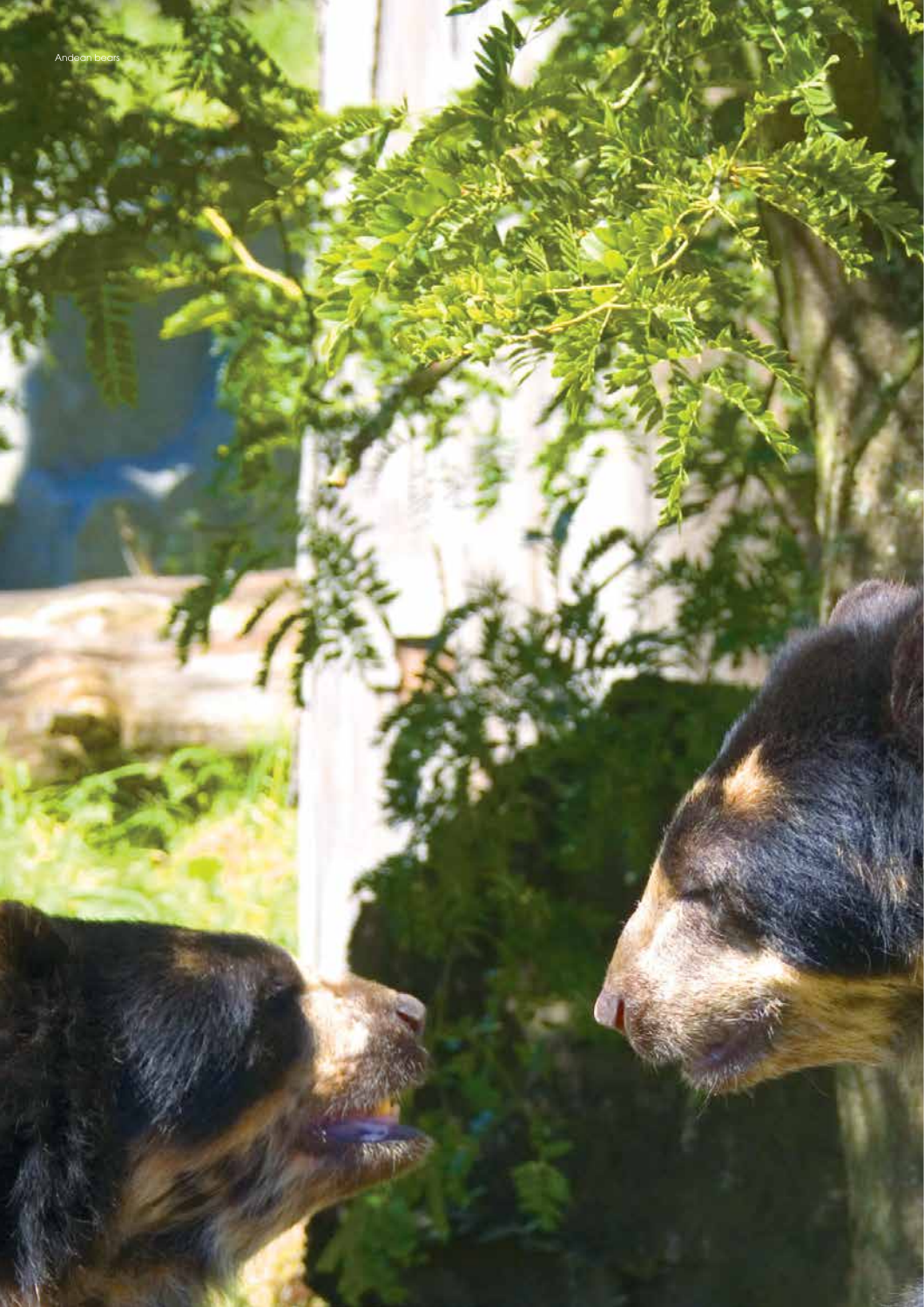### The Durrell Index

Measuring the actions and impacts of our conservation work is essential. It enables us to manage our conservation programmes most effectively, and to demonstrate the return on your investment in us and the species we are saving from extinction.

Over the past year, our conservation scientists have designed a set of headline conservation indicators – a way of measuring progress and results - which track the actions and impacts of Durrell, and the threats to our target species. You can find the full 'Durrell Index' at http://www.durrell.org/durrell-index/.

One of these indicators, our Red List Index of Species Survival (RLI), provides the best measure of how well we are delivering on our mission of saving species from extinction. It tracks the movement of 17 of our focal species through the IUCN Red List categories, thereby measuring changes in their extinction risk over the past 30 years. Our Red List Index also predicts what the status of the species would have been had we not intervened - and the difference is Durrell's impact. This is illustrated graphically below.

This striking upward trend of the 'with Durrell intervention' indicator shows that overall our programmes have significantly improved the chances of survival for these species; with an increase of over 67% in their position on the Red List Index over the last 24 years. But 'without Durrell intervention', some of these species would almost certainly have gone extinct in the wild, and overall our species would have been in far worse shape than they are today (decreasing on the Index by 23% from their starting position in 1988).

Much of these analyses are based on the results of a 2010 scientific paper in the world-leading journal 'Science' which showed that, at a global level since the 1980s, 63 mammal, bird and amphibian species have become less threatened thanks to conservation. Among these, Durrell and its partners have led or contributed to more than 10% of these globally significant improvements in the status of species, a remarkable achievement for an organisation of our size. 2014 will see many more developments to the Durrell Index, including on our website, to give our supporters rich, engaging and in-depth information on our work and impacts.